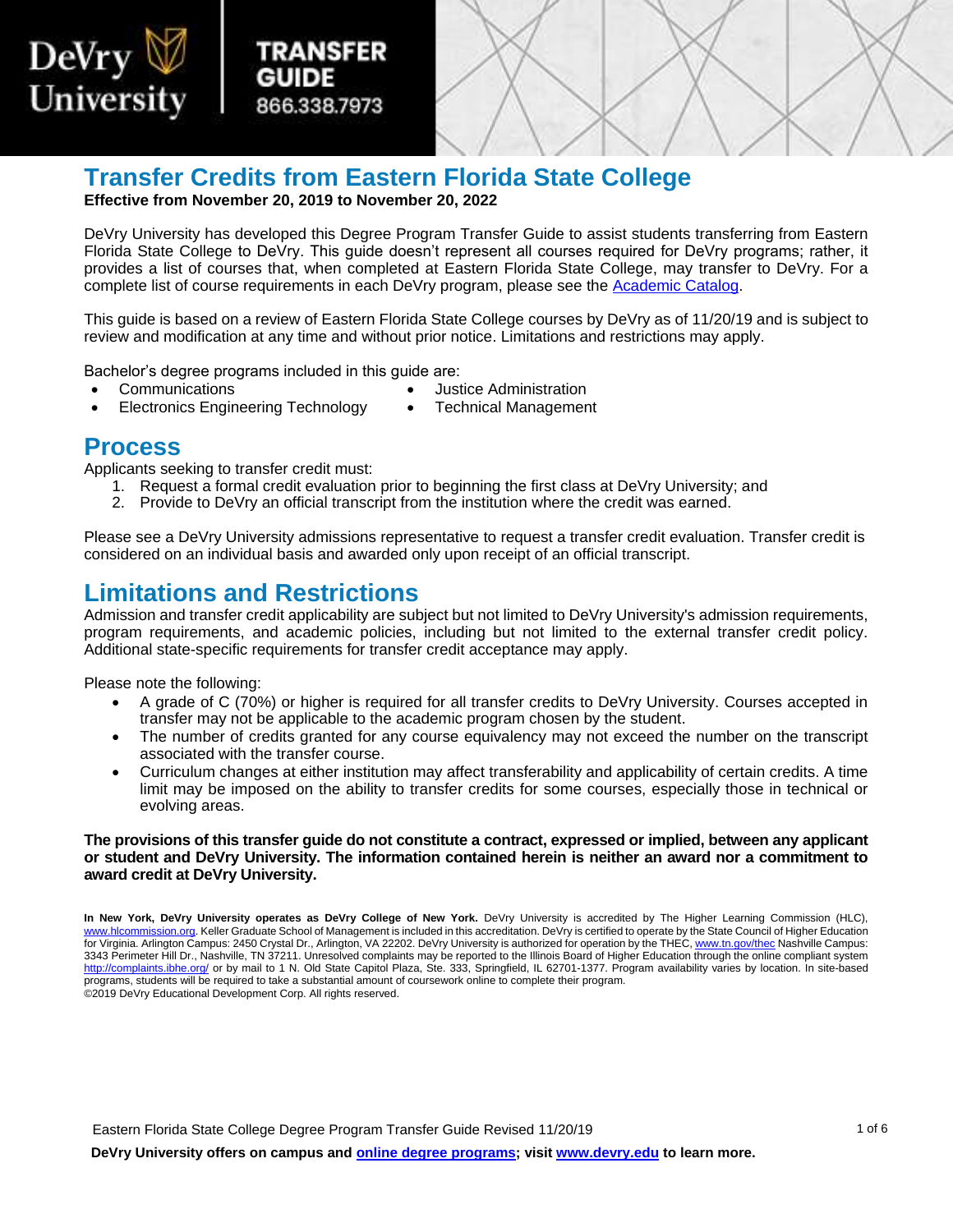

## **Programs**

**TRANSFER** 

866.338.7973

**GUIDE** 

I

 The following are the Eastern Florida State College programs that were evaluated and the corresponding DeVry University programs included in this transfer guide.

| <b>Eastern Florida State College</b> | <b>DeVry University</b>                                                               |
|--------------------------------------|---------------------------------------------------------------------------------------|
| <b>Engineering Technology</b>        | <b>Electronics Engineering Technology</b>                                             |
| Associate of Arts                    | Communications                                                                        |
| <b>Criminal Justice Technology</b>   | <b>Technical Management with Criminal Justice Specialty</b><br>Justice Administration |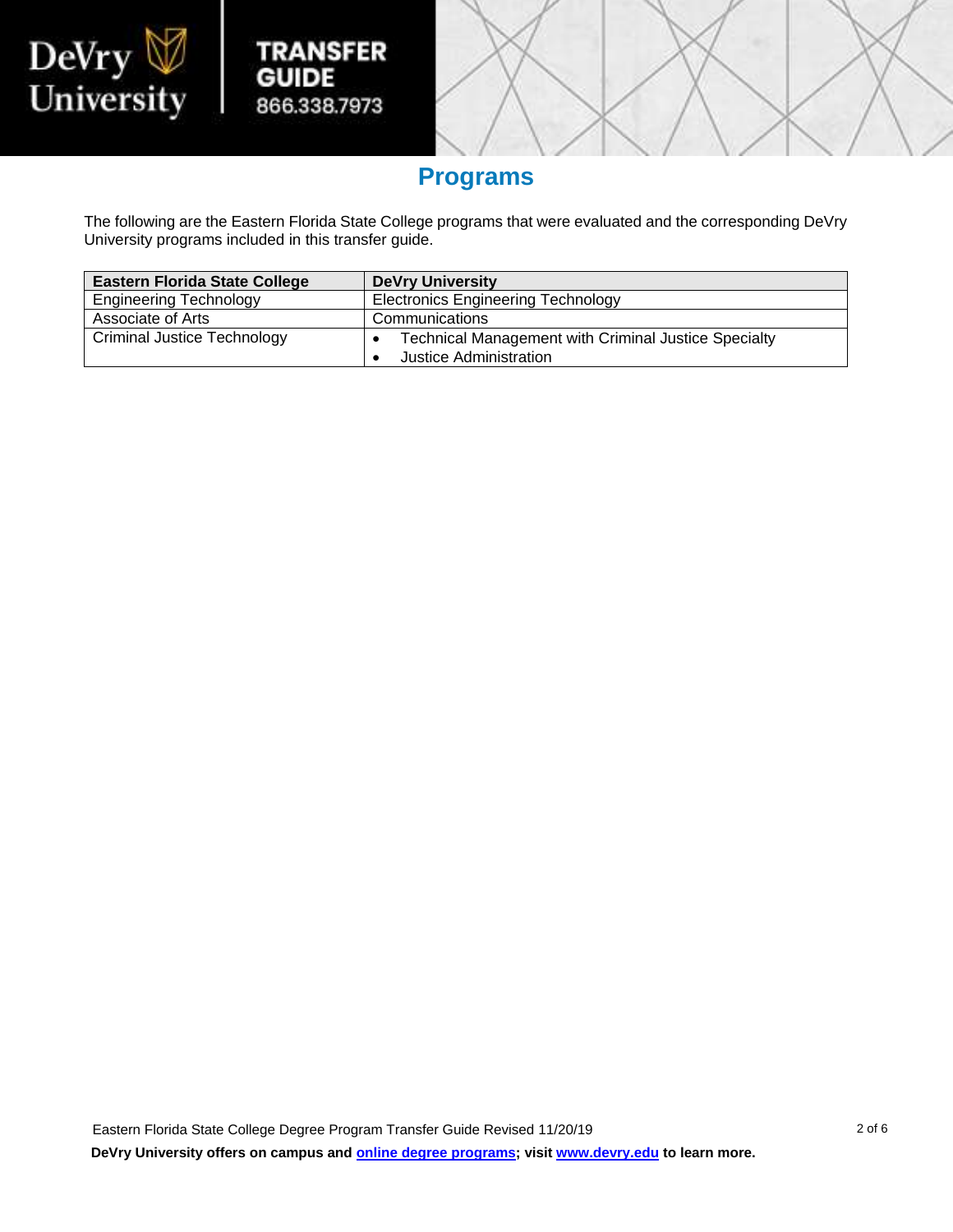

| <b>TRANSFER</b> |
|-----------------|
| <b>GUIDE</b>    |
| 866.338.7973    |

I

|                                         | <b>Technical Management Bachelor's Degree Program</b>                                                                                                                                                                                                                             |                                                                                                                                                             |                                               |  |  |
|-----------------------------------------|-----------------------------------------------------------------------------------------------------------------------------------------------------------------------------------------------------------------------------------------------------------------------------------|-------------------------------------------------------------------------------------------------------------------------------------------------------------|-----------------------------------------------|--|--|
| <b>DeVry Courses</b>                    |                                                                                                                                                                                                                                                                                   | <b>Eastern Florida State College Courses</b>                                                                                                                |                                               |  |  |
| <b>Communication Skills</b>             |                                                                                                                                                                                                                                                                                   |                                                                                                                                                             |                                               |  |  |
| ENGL112                                 | Composition                                                                                                                                                                                                                                                                       | <b>ENC 1101</b>                                                                                                                                             | Composition I                                 |  |  |
| <b>Humanities</b>                       |                                                                                                                                                                                                                                                                                   | Three semester-credit hours of coursework in any applicable<br>humanities discipline can be applied as humanities credit<br>toward this program.            |                                               |  |  |
| <b>Social Sciences</b>                  |                                                                                                                                                                                                                                                                                   | Up to 6 semester-credit hours of coursework in any applicable<br>social science discipline can be applied as social science<br>credit toward this program.  |                                               |  |  |
| <b>Mathematics and Natural Sciences</b> |                                                                                                                                                                                                                                                                                   | Three semester-credit hours of coursework in any applicable<br>natural sciences discipline can be applied as natural science<br>credit toward this program. |                                               |  |  |
|                                         | <b>Additional General Education Selection</b>                                                                                                                                                                                                                                     | Three semester-credit hours of coursework in any applicable<br>general education discipline can be applied toward this<br>program requirement.              |                                               |  |  |
| SPCH <sub>275</sub>                     | <b>Public Speaking</b>                                                                                                                                                                                                                                                            | <b>SPC 2608</b>                                                                                                                                             | Fundamentals of Speech Communication          |  |  |
| <b>Business Core</b>                    |                                                                                                                                                                                                                                                                                   |                                                                                                                                                             |                                               |  |  |
| COMP100                                 | Computer Applications for Business with Lab                                                                                                                                                                                                                                       | CGS 2100                                                                                                                                                    | Microcomputer Applications                    |  |  |
| <b>Electives</b>                        |                                                                                                                                                                                                                                                                                   | Up to 25 credit hours of qualifying prior college coursework not<br>meeting other program requirements may be applied toward<br>elective hours.             |                                               |  |  |
| <b>Technical Specialty</b>              |                                                                                                                                                                                                                                                                                   |                                                                                                                                                             |                                               |  |  |
| <b>Criminal Justice Specialty</b>       |                                                                                                                                                                                                                                                                                   |                                                                                                                                                             |                                               |  |  |
|                                         | The criminal justice specialty is designed for students with at least one year of professional experience in law<br>enforcement, criminal justice or a closely related field.<br>The following courses may be applied to fulfill requirements for the criminal justice specialty. |                                                                                                                                                             |                                               |  |  |
| CRMJ300                                 | <b>Criminal Justice</b>                                                                                                                                                                                                                                                           | <b>CCJ 1452</b>                                                                                                                                             | Criminal Justice Administration               |  |  |
| $\bullet$                               |                                                                                                                                                                                                                                                                                   | <b>OR</b>                                                                                                                                                   |                                               |  |  |
|                                         |                                                                                                                                                                                                                                                                                   | <b>CCJ 1020</b>                                                                                                                                             | American Criminal Justice                     |  |  |
| <b>CRMJ310</b><br>$\bullet$             | Law Enforcement                                                                                                                                                                                                                                                                   | CJE 1000<br>$\bullet$                                                                                                                                       | Intro to Law Enforcement                      |  |  |
| CRMJ315<br>$\bullet$                    | Juvenile Justice                                                                                                                                                                                                                                                                  | <b>CJJ 1540</b>                                                                                                                                             | Juvenile Delinquency                          |  |  |
| CRMJ320<br>$\bullet$                    | Theory and Practice of Corrections                                                                                                                                                                                                                                                | <b>CJC 2000</b>                                                                                                                                             | <b>American Corrections</b>                   |  |  |
| CRMJ400<br>$\bullet$                    | Criminology                                                                                                                                                                                                                                                                       | CCJ 1010                                                                                                                                                    | Criminology                                   |  |  |
| <b>CRMJ410</b><br>$\bullet$             | <b>Criminal Law and Procedure</b>                                                                                                                                                                                                                                                 | CJL 2401 &<br><b>CJL 1400</b>                                                                                                                               | Criminal Law<br>Criminal Procedures           |  |  |
| CRMJ420<br>$\bullet$                    | Criminal Investigation                                                                                                                                                                                                                                                            | <b>CJE 2600</b>                                                                                                                                             | Investigations                                |  |  |
| CRMJ425<br>$\bullet$                    | <b>Ethics and Criminal Justice</b>                                                                                                                                                                                                                                                | CJE 2330                                                                                                                                                    | <b>Ethics in Criminal Justice</b>             |  |  |
| CRMJ450<br>$\bullet$                    | Terrorism Investigation                                                                                                                                                                                                                                                           | <b>DSC 1035</b>                                                                                                                                             | Recognition and Investigation of<br>Terrorism |  |  |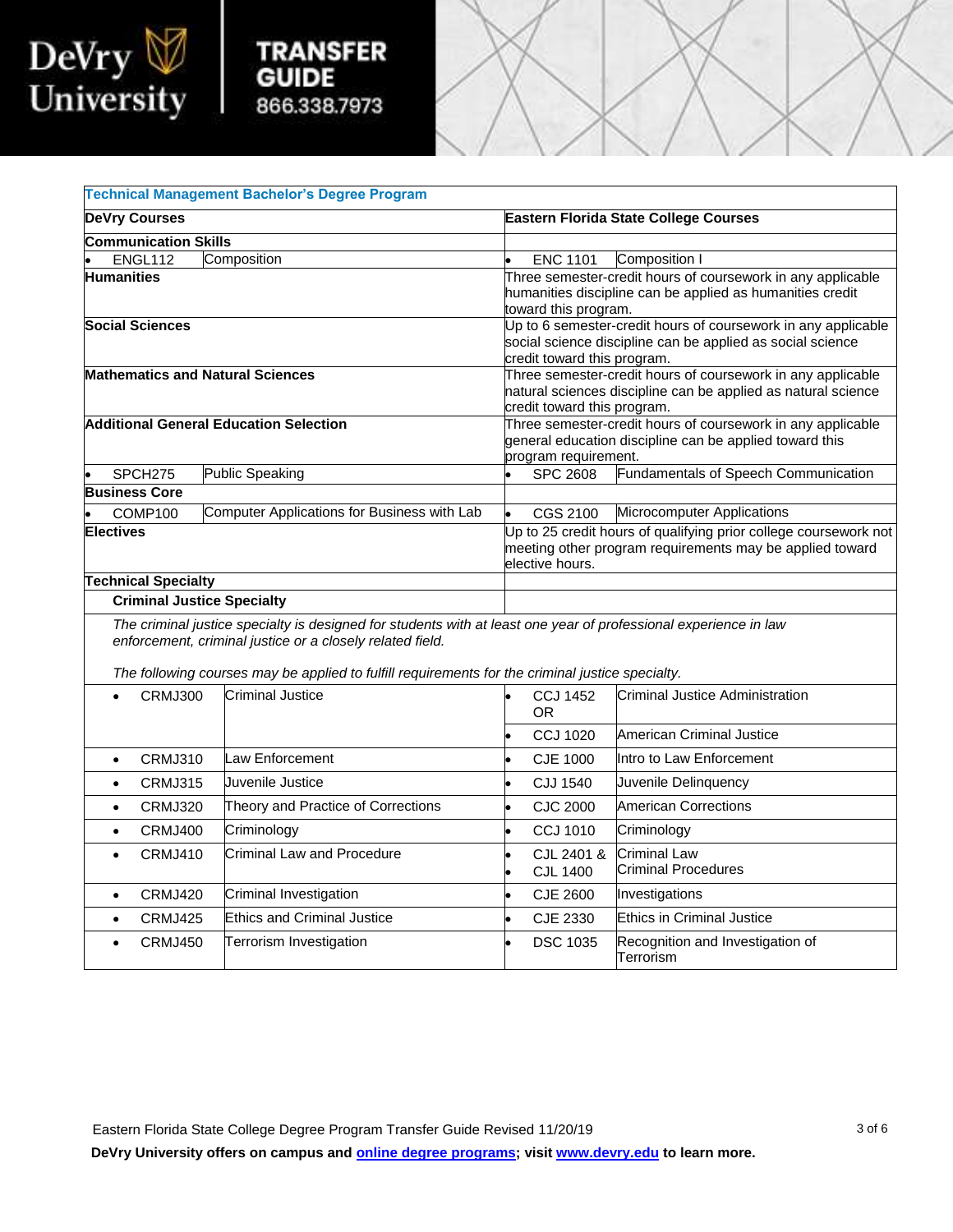

|  | <b>TRANSFER</b> |  |  |
|--|-----------------|--|--|
|  | GUIDE           |  |  |
|  | 866.338.7973    |  |  |

I

|                                                     |                     | Electronics Engineering Technology and Engineering Technology - Electronics Bachelor's Degree Program                                                                                                                             |   |                               |                                                                    |
|-----------------------------------------------------|---------------------|-----------------------------------------------------------------------------------------------------------------------------------------------------------------------------------------------------------------------------------|---|-------------------------------|--------------------------------------------------------------------|
| <b>DeVry Courses</b><br><b>Communication Skills</b> |                     | <b>Eastern Florida State College Courses</b><br>Up to 6 semester-credit hours of coursework in an applicable<br>communication skills<br>discipline<br>can be<br>applied<br>as<br>communication skills credit toward this program. |   |                               |                                                                    |
|                                                     |                     |                                                                                                                                                                                                                                   |   |                               |                                                                    |
|                                                     | ENGL216             | <b>Technical Writing</b>                                                                                                                                                                                                          |   |                               | ENC 2210   Technical Writing                                       |
|                                                     | SPCH <sub>275</sub> | Public Speaking                                                                                                                                                                                                                   |   | <b>SPC 2608</b>               | Fundamentals of Speech Comm.                                       |
| <b>Humanities</b>                                   |                     | Up to 3 semester-credit hours of coursework in any applicable<br>humanities discipline can be applied as humanities credit toward<br>this program.                                                                                |   |                               |                                                                    |
| <b>Social Sciences</b>                              |                     | Up to 9 semester-credit hours of coursework in any applicable<br>social science discipline can be applied as social science credit<br>toward this program.                                                                        |   |                               |                                                                    |
|                                                     |                     | <b>Mathematics and Natural Sciences</b>                                                                                                                                                                                           |   |                               |                                                                    |
|                                                     | MATH114             | Algebra for College Students                                                                                                                                                                                                      | ۰ | <b>MAC 1105</b>               | College Algebra                                                    |
|                                                     | Tech Core           |                                                                                                                                                                                                                                   |   |                               |                                                                    |
|                                                     | CEIS114             | Introduction to Digital Devices                                                                                                                                                                                                   |   | CGS 1000&<br><b>CETS 1114</b> | <b>Exploring Digital Technology</b><br><b>Digital Fundamentals</b> |
|                                                     |                     | <b>Automation and Electronic Systems</b>                                                                                                                                                                                          |   |                               |                                                                    |
|                                                     | <b>ECT222</b>       | Circuit Analysis Fundamentals                                                                                                                                                                                                     |   | <b>EETC 1025</b>              | <b>Circuit Fundamentals</b>                                        |
|                                                     |                     | Program Option - one is selected                                                                                                                                                                                                  |   |                               |                                                                    |
|                                                     |                     | Renewable Energy Engineering Technology students                                                                                                                                                                                  |   |                               |                                                                    |
|                                                     | REET300             | Introduction to Alternative Energy Technologies .<br>with Lab                                                                                                                                                                     |   | ETP 1401                      | Alternative/Renewable Energy Technologies                          |
|                                                     |                     | All other students (Standard Option)                                                                                                                                                                                              |   |                               |                                                                    |
|                                                     | ECET310             | Communications Systems with Lab                                                                                                                                                                                                   |   | <b>EET 2324</b>               | <b>Electronic Communications</b>                                   |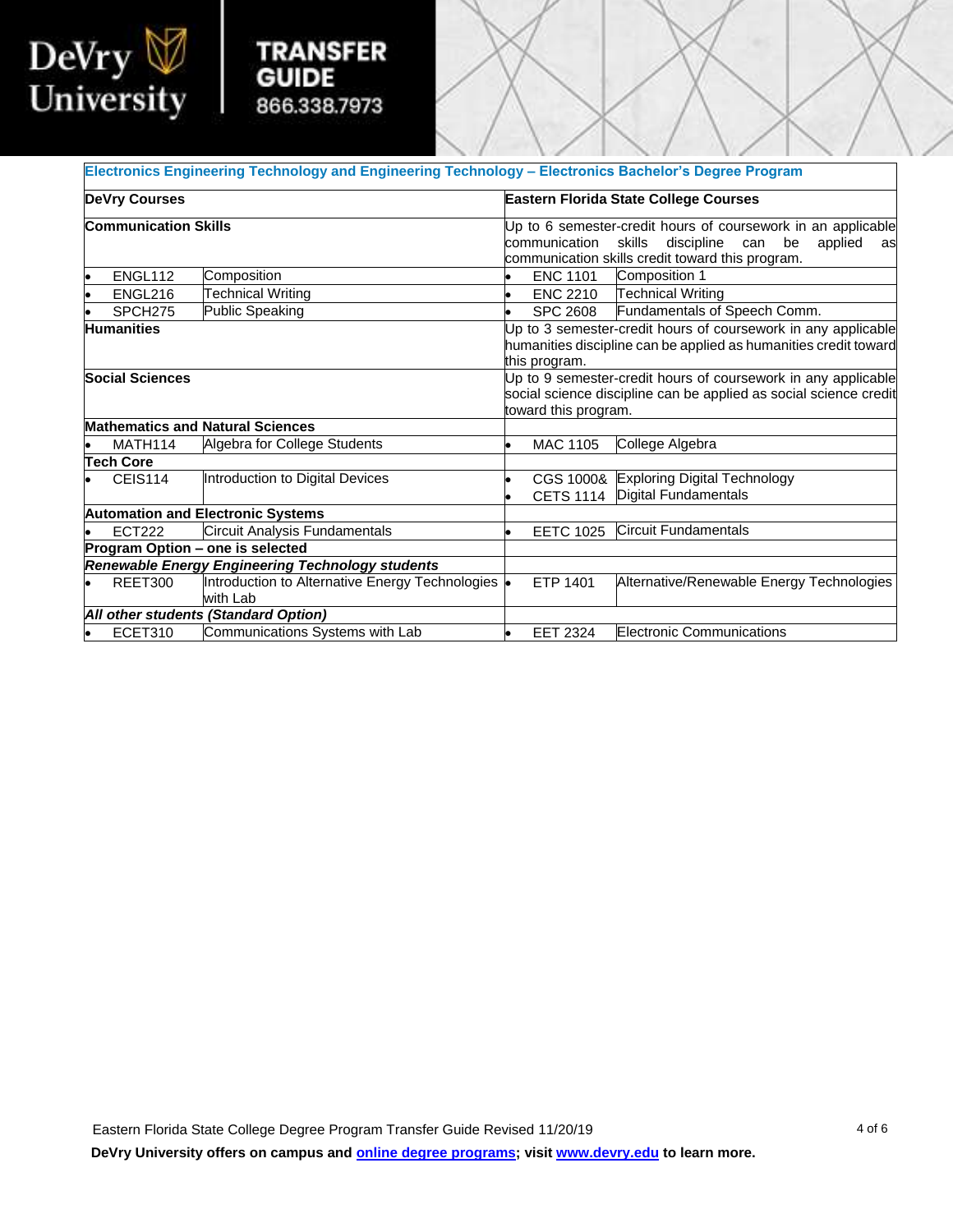

## **TRANSFE GUIDE** 866.338.797

I

|                                         |                             | <b>Communications Bachelor's Degree Program</b>                                                                                                               |                                                                                                                                                                       |                              |
|-----------------------------------------|-----------------------------|---------------------------------------------------------------------------------------------------------------------------------------------------------------|-----------------------------------------------------------------------------------------------------------------------------------------------------------------------|------------------------------|
|                                         | <b>DeVry Courses</b>        |                                                                                                                                                               | <b>Eastern Florida State College Courses</b>                                                                                                                          |                              |
|                                         | <b>Communication Skills</b> |                                                                                                                                                               | Up to 6 semester-credit hours of coursework in an applicable<br>communication skills discipline can be applied as<br>communication skills credit toward this program. |                              |
|                                         | ENGL112                     | Composition                                                                                                                                                   | Composition I<br><b>ENC 1101</b>                                                                                                                                      |                              |
|                                         | ENGL <sub>135</sub>         | <b>Advanced Composition</b>                                                                                                                                   | Composition 2<br><b>ENC 1102</b>                                                                                                                                      |                              |
|                                         | SPCH <sub>275</sub>         | Public Speaking                                                                                                                                               | <b>SPC 2608</b>                                                                                                                                                       | Fundamentals of Speech Comm. |
|                                         | <b>Humanities</b>           |                                                                                                                                                               | Up to 9 semester-credit hours of coursework in any applicable<br>humanities discipline can be applied as humanities credit<br>toward this program                     |                              |
|                                         | <b>HIST405</b>              | United States History                                                                                                                                         | US History to 1877<br>AMH 2010                                                                                                                                        |                              |
|                                         | <b>HUMN303</b>              | Introduction to the Humanities                                                                                                                                | Introduction to Humanities<br><b>HUM 1020</b>                                                                                                                         |                              |
| <b>Social Sciences</b>                  |                             | Up to 15 semester-credit hours of coursework in any<br>applicable social science discipline can be applied as social<br>science credit toward this program.   |                                                                                                                                                                       |                              |
|                                         | <b>SOCS185</b>              | Culture and Society                                                                                                                                           | Intro to Sociology<br>SYG 2000                                                                                                                                        |                              |
| <b>Mathematics and Natural Sciences</b> |                             | Up to 9 semester-credit hours of coursework in any applicable<br>natural sciences discipline can be applied as natural science<br>credit toward this program. |                                                                                                                                                                       |                              |
|                                         | <b>BIOS105</b>              | Fundamentals of Human Anatomy and<br>Physiology with Lab                                                                                                      | BSCC 1084 Survey of Human Anat & Phys<br><b>OR</b><br>Human Anat & Phys I<br><b>BSCC 2093</b>                                                                         |                              |
|                                         | MATH114                     | Algebra for College Students                                                                                                                                  | College Algebra<br><b>MAC 1105</b>                                                                                                                                    |                              |
|                                         | MATH <sub>221</sub>         | <b>Statistics for Decision-Making</b>                                                                                                                         | <b>Statistics</b><br>STA 2023                                                                                                                                         |                              |